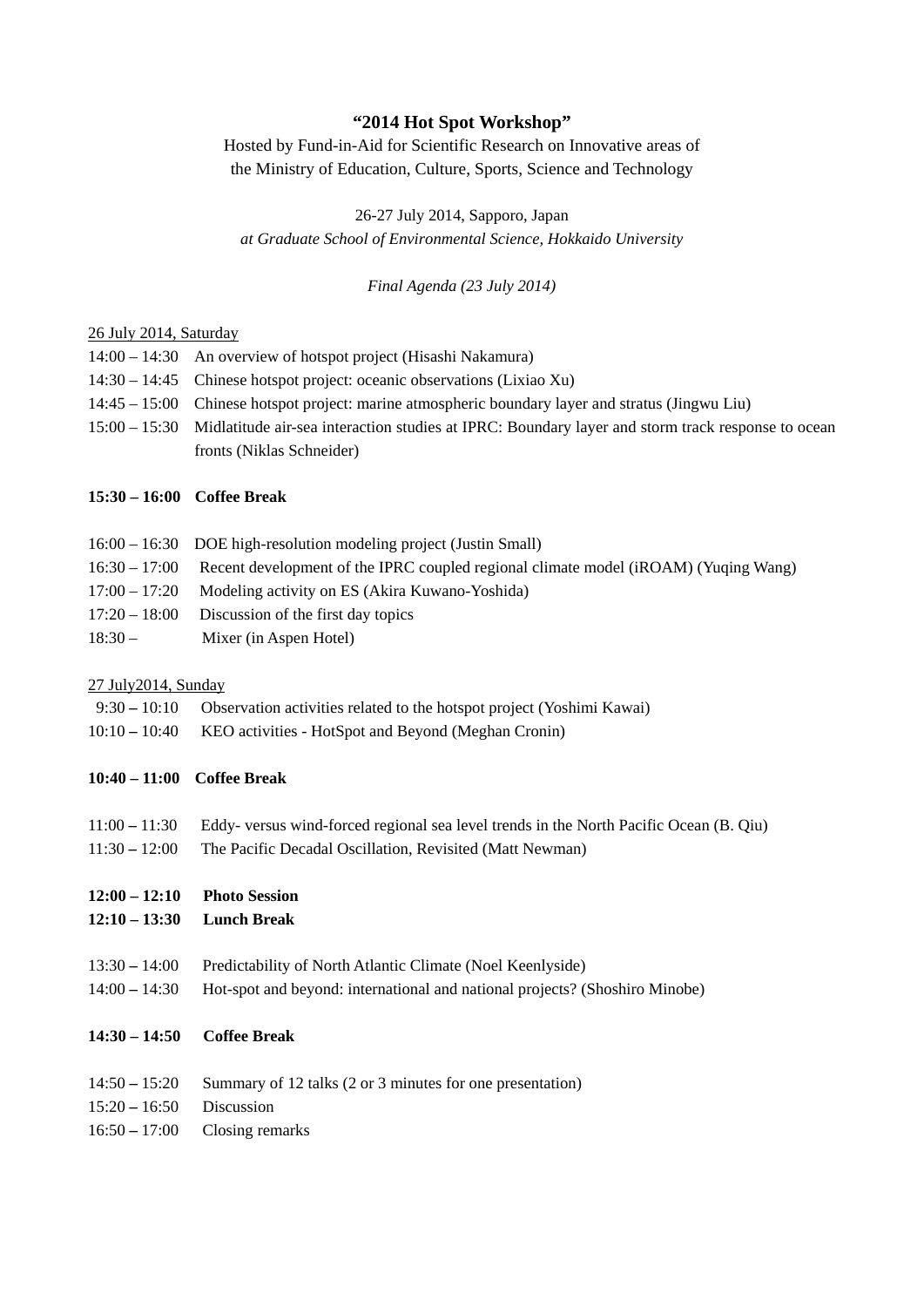

Interactive map is also available at http://www.oia.hokudai.ac.jp/maps/?p=sapporo

Central Institute of Isotope Science Research Center for Integrated Quantum

Electronics

<sup>O</sup> Field Science Center for Northern Biosphere <sup>60</sup> Meme Media Laboratory

Research and Education Center for Brain Science <sup>1</sup> Research Center for Zoonosis Control

- <sup>®</sup> Hokkaido University Archives
- C Center for Advanced Tourism Studies

Center for Language Learning

Center for Ainu & Indigenous Studies  $\bullet$  Center for Experimental Research in Social Sciences

<sup>1</sup> Research Institute for Information Law & Policy <sup>1</sup> Research Center for Environmental Nano and

**Bio Engineering Co** Research Center for Integrative Mathematics

Center for Sustainability Science

Center of Education and Research for Topological<br>Science and Technology

Center for Environmental and Health Sciences

Health Care Center

**C** Environmental Preservation Center

Dental Clinical Division of Hokkaido University Hospital

Veterinary Teaching Hospital

<sup>5</sup> Green Nanotechnology Research Center

Frontier Research Center for Post-Genomic

Science and Technology

Shionogi Innovation Center for Drug Discovery <sup>1</sup> Platform for Research on Biofunctional Molecules (PRBM)

Hokkaido Collaboration Center

<sup>6</sup> The Open University of lapan Hokkaido Study Center

<sup>5</sup> Frontier Research in Applied Sciences Bldg.

Facilities

Conference Hall

Centennial Hall, Restaurant Nicola's House **B** Furukawa Hall

Hokkaido University Co-op

**Q** Career Center Clark Memorial Student Center, Clark Cafeteria Humanities and Social Sciences Classroom

Building

**O** Kodomonosono Nursery

Chuo Cafeteria

<sup>O</sup> Faculty House Trillium, Elm Restaurant  $\pmb{\mathbb{O}}$  Experimental Farms

**B** Gym

- <sup>®</sup> Enyu Gakusha Community Hall
- 

G Student Services, Hokubu Cafeteria<br>G Multimedia Education Building

Sports Training Center<br>
Sports Training Center<br>
Sports Student Dormitory

<sup>1</sup> Hokkaido University International House Kita 23 <sup>25</sup> Hokkaido University International House Kita 8

<sup>5</sup> Foreign Scholars' Accommodation C **@** South Gate Security

Information Center & Elm Forest Shop (Elm no Mori)

 $\bullet$ Sakushukotoni River

- Bust of Dr. William S. Clark
- **O** Elm Grove
- G Former School of Agriculture Library
- • The Hokkaido University Museum<br>• Monument to First Artificial Snow Crystal
- **O** One Pond
- **C** Gingko Avenu

<sup>1</sup> Flowering Tree Garden

<sup>1</sup> Monument in Honor of Dr. Inazo Nitobe

<sup>1</sup> Poplar Avenue

- <sup>1</sup> Heisei Poplar Avenue
- Site of Old Village
- Model Barn (Closed until late May 2015)
- **B** Botanic Garden